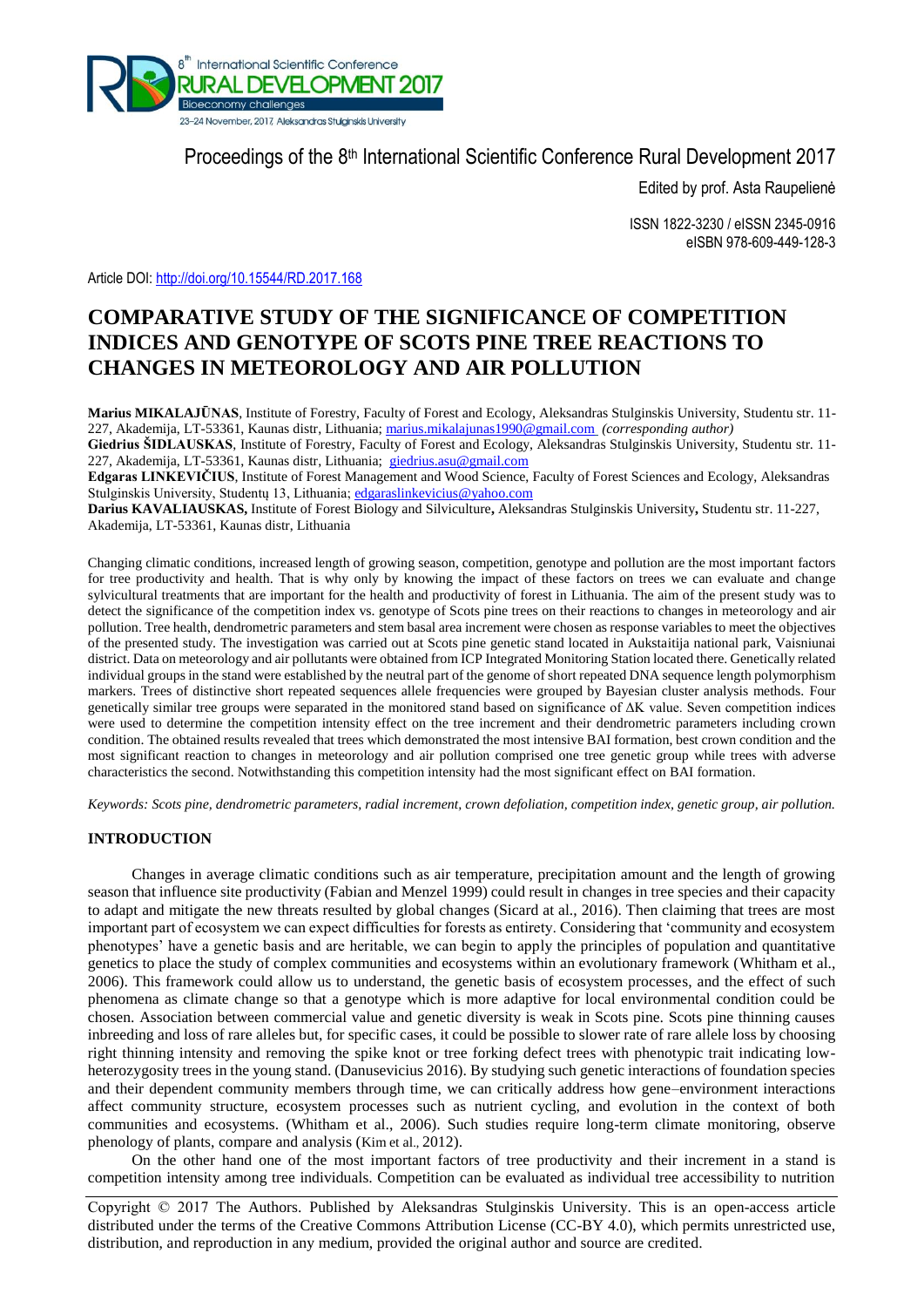and light resources. This competition is explained by competition indices and depends on tree species, diameter, height, crown size and distance between competitors (Pretzsch, 2009). It is a key parameter which results in tree condition in general. Competition has a purely negative impact on tree diameter growth. Increasing competition leads to steady decreases in diameter increment. Nevertheless, although a small amount of competition does stimulate tree height growth, stronger competition has a lasting negative impact on tree height growth (Linkevičius 2014).

To evaluate the integrated effect of environmental factors including meteorology and acidifying pollutants, tree ring formation as a response variable was used. Conifers are one of the most sensitive forest tree species (Augustaitis et al., 2007a, 2007b, 2010a, 2010b, Augustaitis, 2011, Juknys at al., 2014, Ozolincius and Stakenas, 2001, Ozolincius et al., 2005). Scots pine (*Pinus sylvestris* L) has a large area habitat, which stretches across Europe and Asia. Pine is the most abundant tree species in Lithuania, which occupies about 713 159 ha (2017 m.) what makes 37.6% of the total forest area (Lithuanian forest inventory, 2017). Its productivity and health are under the greatest concern in Lithuania. Therefore, this tree species was selected as the main research object to meet the aim of the study.

The aim of this study was to detect the significance of competition index vs. genetic diversity of Scots pine trees and their reaction to changes in meteorology and air pollution. To meet this aim we attempted to detect:

- the effect of competition intensity on pine tree parameters, crown health and stem annual increment;
- the significance of differences among tree characteristics representing different tree genetic groups;
- the effect of meteorology and air pollutants on tree ring formation in relation to tree genotype;
- the significance of Scots pine tree competition indices vs. their genotype and their reactions to changes in meteorology and air pollution.

#### **MATERIAL AND METHODS**

Aukstaitija NP Vaisniunai forest enterprise Scots pine (*Pinus sylvestris*) genetic stand which is located in the eastern part of Lithuania and belongs to south eastern Lithuanian highland region was chosen to meet the main objectives of the study. Altitude of the stand made 170 m above sea level. In this stand 1 ha permanent observation site was established. Tree position in the selected plot, all their dendrometric parameters and crown health were monitored annually since 2012. Main dendrometric parameters were as follows: tree diameter  $D_{1,3}$  (mm), height H-(dm), crown height (Cr h, dm), length (Cr l, dm) and diameter (Cr dm, dm), and area (Cr area m<sup>2</sup>) as well as crown defoliation  $(\%)$ .

Genetically similar groups of individuals were determined by neutral genome DNR short repeated sequences length polymorphism markers. They reflect genetic family ties and evolutionary origin differences (White *et. al*. 2007). This method was chosen because functional genome part in one adaptive environment is unlikely to be different. Four short repeated sequences allele frequencies (genetic composition) having individual genetic groups (GG) were extracted by using Bayesian cluster analysis method, which is one of the most reliable nonparametric methods among other statistical grouping methods (Danusevicius et al, 2016).

Meteorological parameters for the two last and a current seasons collected from September through August were used to identify the key factors driving to the variation in tree growth intensity on the chosen FS. Pearson's correlation analysis was used to examine the relationship between stem BAI and meteorology. Significance of each predict variable was detected by using the level of significance  $p<0.05$ .

The effects of environmental factors on tree-ring width data sets were studied by response function analysis (Kairiukstis et al., [1987;](http://link.springer.com/article/10.1007/s10342-013-0712-3#CR32) Augustaitis and Bytnerowicz, 2008; Juknys et al., 2003, 2014). The width of annual tree-rings in stem cores was measured to the closest 0.01 mm using an electronic transducer and a binocular scope fixed over the moving stage of "Lintab6" equipment. The individual tree-ring width series were synchronized by visual comparison of ring width graphs (Eckstein, 1989) and statistically by calculating the Pearson's coefficients of correlation among them (Baillie & Pilcher 1973). The mean tree-ring width data series for each genetic group were calculated based on measured bores of all trees, where DNR analysis was performed (approximately 100 trees for each group). Program packet TSAP (TSAP by FRANK RINN and SIEGWARD JAKEL, Heidelberg, Germany) was used for yearly radial increment dating and tree radial increment synchronizing. To eliminate the effect of age on tree-ring width (Holmes 1994), the stem basal area increment (BAI) was computed. BAI chronology was computed by averaging the BAI for each year across all trees sampled on that site as responding growth factor.

Seven competition indices (CI) based on a distance between sampled trees and an adverse cone angle were used to detect the most significant competition index explaining the variation in dendrometric parameters, crown condition and stem increment (Linkevičius, 2014). When setting the search cone, two important features were taken into account. The first was the location of where the bottom of the inverse cone is set and the second was the opening angle of the search cone. This study focuses on three separate positions to set the inverse cone: i) at the height of the crown base, ii) at the height of widest crown width, iii) at the stem base. The opening angle of the search cone was 60, 70 or 80 degrees. Trees that fell inside the search cone area were identified as competitors. In the context of estimating the strength of competition seven distance dependent CIs proposed by Hegyi (1974), Biging & Dobbertin (1992), Pretzsch (1995), and Schroder (2004) were taken into account. The indices developed by Wykoff et al. (1982) *CI\_BAL* and Hegyi (1974) *CI\_HEGY* are based on the relative sizes of tree diameters at breast height in comparison with larger and nearest competitors tree diameters respectively. Hegyi (1974) *CI\_HEGY 2* is based on tree basal area ratio in comparison with the basal area of the nearest competitor tree. The CIs developed by Pretzsch (1995) *CI\_Pretz*, Schroder (2004) *CI\_VKF* and the two developed by Biging and Dobbertin (1992) *CI\_BDKV* and *CI\_BDKF* were based on the relative crown sizes such as tree horizontal crown area ( $h_{ca}$ , m<sup>2</sup>), vertical crown area ( $V_{ca}$ , m<sup>2</sup>) and crown volume (CV, m<sup>2</sup>). One of the considered CI was selected to detect the significance of competition intensity to tree reaction to environmental changes.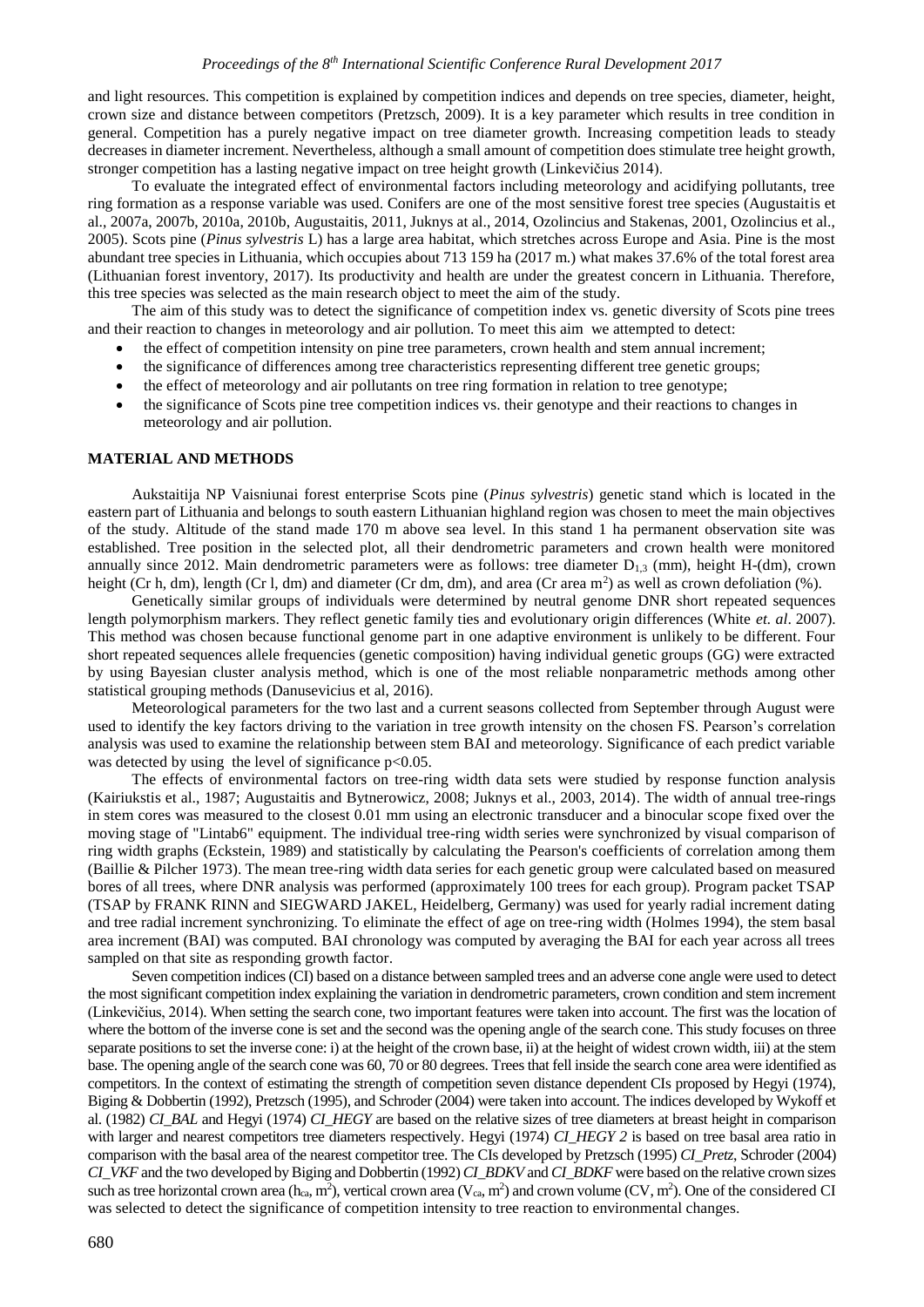#### **RESULTS AND DISCUSSION**

### **Effect of competition intensity on tree dendrometric characteristics, stem increment and crown condition**

The state of knowledge revealed that competition intensity has a consistent negative impact on tree ring width formation; when the increase in competition results decrease in the tree ring width formation. By contrast, lower competition stimulates tree height growth, but stronger competition also has a negative impact on tree increment in toll (Pretzsch, 2009; Linkevičius et al., 2011, 2014). The obtained data confirmed this state of knowledge. All selected competition indices demonstrated direct effect on pine stem radial increment. CI Pretcz and CI Hegyl 2 demonstrated the most significant effect on stem diameter at breast height using adverse cone located at stem base. They explained up to 30% variation in stem diameter variation of pine trees. Finally, CI Pretcz based on horizontal crown area and distance to the nearest competitor tree was selected to detect significance of competition intensity vs. tree genome on tree reaction to different environmental condition.



Figure 1. Effect of the detected competition indices based on the location of where the bottom of the inverse cone is set and the angle of the used cone (60°, 70°, 80°) on pine tree DBH variation

#### **Dendrometry, crown condition and tree ring width of pine trees representing different genetic groups**

Effect of tree genome was detected by applying ANOVA t test of variation in dendrometric parameters, crown condition and stem increment rate of trees representing 4 different GGs. After the elimination of trees, probability to represent the GG of which was lower than 60%, significant differences among tree height and crown defoliation were established (Table 2). A difference among mean tree diameters from these groups was close to the level of significance. Competition intensity between trees representing these GGs was also statistically significant.

|                               |          |       |          |       |          |       | -------  |       |                  |
|-------------------------------|----------|-------|----------|-------|----------|-------|----------|-------|------------------|
|                               | $GG - 1$ |       | $GG - 2$ |       | $GG - 3$ |       | $GG - 4$ |       | <b>Statistic</b> |
| Parameter                     | Numbe    | Mean  | Numbe    | Mean  | Numbe    | Mean  | Numbe    | Mean  | P value          |
| Tree DBH.<br>cm               | 64       | 22.2  | 78       | 22.9  | 106      | 23.6  | 95       | 21.6  | 0.069            |
| Tree height,<br>m             | 64       | 21.6  | 78       | 21.8  | 106      | 22.2  | 95       | 21.1  | 0.012            |
| Crown height, m               | 64       | 13.1  | 78       | 13.3  | 106      | 13.6  | 95       | 13.1  | 0.304            |
| Crown area.<br>m <sup>2</sup> | 64       | 17.2  | 78       | 17.4  | 106      | 18.0  | 95       | 17.4  | 0.226            |
| Defoliation,<br>$\%$          | 64       | 18    | 78       | 16.5  | 106      | 15.0  | 95       | 22.9  | 0.007            |
| CI PRETZ SB 80                | 64       | 17.4  | 78       | 15.2  | 106      | 12.8  | 95       | 33.1  | 0.008            |
| $Zr(2010-2014),$              | 63       | 0.805 | 76       | 0.904 | 105      | 1.003 | 93       | 0.765 | 0.011            |
| $Zr(2005-2009)$ ,             | 63       | 1.229 | 76       | 1.371 | 105      | 1.437 | 93       | 1.210 | 0.029            |
| $Zr(2000-2004),$              | 63       | 1.643 | 76       | 1.772 | 105      | 1.873 | 93       | 1.527 | 0.009            |

Table 1. Mean characteristics of pine trees representing different genetic groups and their significance (ANOVA test)

A rather significant difference was established when analyzing the annual either radial or basal area increment of pine trees (Fig. 2). Since 2000 these differences have also been found statistically significant ( $p<0.05$ ).



Figure 2. Data series on stem radial and basal area increments of pine trees representing four genetic groups of middle-aged stands: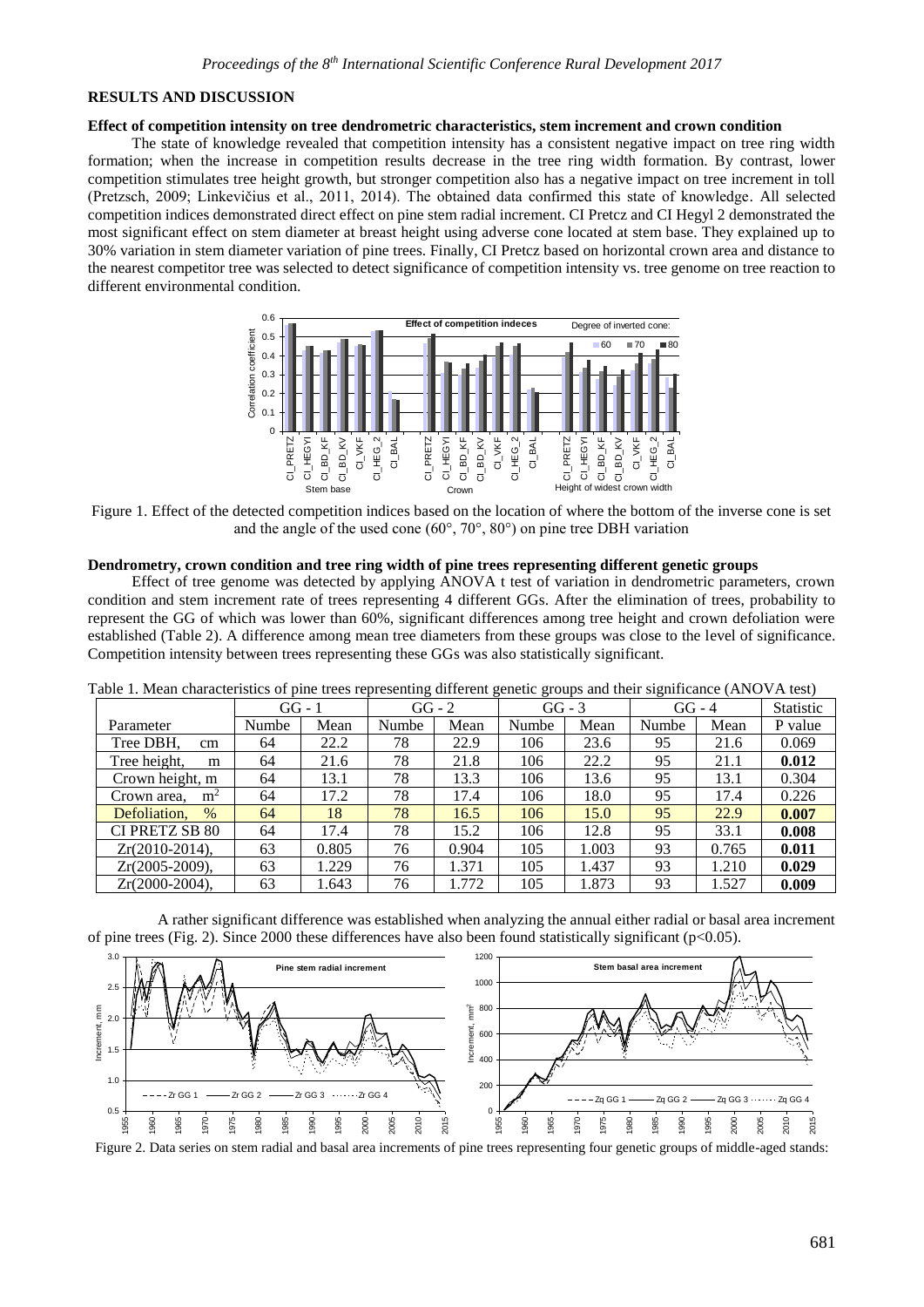Having generalized the obtained data we could conclude that trees which demonstrated the best dendrometric parameters, healthiest crown condition and highest increment rate represented a separate GG-3, while trees with adverse characteristics - GG-4.

# **Effect of meteorology on annual tree ring formation of pine trees representing different genetic groups**

In temperate climate zone tree stem radial increment is mainly influenced by the temperature of last year autumn (September, October) and winter, and temperature of the early spring (February, March, April) of the current year as well as temperature of late summer (August). Quite often this effect is reinforced by winter and summer precipitation (Mäkinen *et al*., 2001; Tardif *et al*., 2001). The results our studies in general confirmed these findings.

The obtained data revealed that warmer dormant period from December through April had a statistically significant effect on the increase in stem BAI formation of pine trees representing all GG (Fig. 3). The effect of warmer July and August reinforced this positive effect of warmer dormant period, however this process was only close to the level of significance (p<0.1). Only the heat in June inhibited growth intensity of pine trees, however this detected relationship was also only close to the level of significance. In general, the established relationships well, reflected data obtained by A. Augustaitis et al., in 2007, 2015, 2018, which also indicated similar regularities in the effect of air temperature on pine BAI formation in mature and over mature pine stands in north eastern part of Lithuania. More significant positive and least significant negative effects of mean temperature of the considered months were detected on tree growth intensity from GG No 3. By contrast, the least significant positive and highest significant negative effect of the mean temperature of the considered months was established on trees from GG No 4. These tendencies in the level of significance of relationships between air temperature and stem BAI formation were the same for trees representing GG No 1 and No 2 respectively to their dendrometry and crown health.



Figure 3. Effect of mean temperature and precipitation amount on stem basal area increment of pine trees representing four different genetic groups

| 0.5                                                                                                                                                                                                                                                                                                                                                                                                                                                                                                                                                                      |                                                                                                                        | <b>Temperature effect</b>                            |                        |                              | 0.4<br><b>Precipitation effect</b>                                                                                       |                             |                                                                 |                                   |                              |  |  |
|--------------------------------------------------------------------------------------------------------------------------------------------------------------------------------------------------------------------------------------------------------------------------------------------------------------------------------------------------------------------------------------------------------------------------------------------------------------------------------------------------------------------------------------------------------------------------|------------------------------------------------------------------------------------------------------------------------|------------------------------------------------------|------------------------|------------------------------|--------------------------------------------------------------------------------------------------------------------------|-----------------------------|-----------------------------------------------------------------|-----------------------------------|------------------------------|--|--|
| 0.4<br>0.3<br>Correlation coefficien<br>0.2<br>0.1<br>0.0<br>$-0.1$<br>$-0.2$<br>$-0.3$<br>$-0.4$                                                                                                                                                                                                                                                                                                                                                                                                                                                                        | $\geq$<br>Last season<br>Zq2                                                                                           | 2<br>× ⊭<br>Ę<br>ij<br>Current season<br>$\Box$ Zq 3 | $\Xi$ $\Xi$ $\Xi$<br>貝 | IJ,<br>貝<br>Months<br>p<0.05 | 0.3<br>Correlation coefficient<br>0.2<br>0.1<br>0.0<br>閛<br>$-0.1$<br>$-0.2$<br>$-0.3$<br>$-0.4$                         | ≔'≣ ⊯<br>Last season<br>Zq2 | Ę<br>2<br>貝<br>×<br>$Zq_3$                                      | $\Xi$<br>Current season<br>$Zq_4$ | ∃l⊠<br>5<br>Months<br>p<0.05 |  |  |
|                                                                                                                                                                                                                                                                                                                                                                                                                                                                                                                                                                          | Figure 3. Effect of mean temperature and precipitation amount on stem basal area increment of pine trees representing  |                                                      |                        |                              |                                                                                                                          |                             |                                                                 |                                   |                              |  |  |
|                                                                                                                                                                                                                                                                                                                                                                                                                                                                                                                                                                          |                                                                                                                        |                                                      |                        |                              | four different genetic groups                                                                                            |                             |                                                                 |                                   |                              |  |  |
| Having generalized the obtained results, we could state that mean temperature of April of two seasons and June<br>and August of the current season were mainly responsible for the dendrometric differences and growth rate intensity<br>among trees representing different genetic groups in the middle-aged pine stands of Aukstaitija region in Lithuania.<br>Table 2. Multiregression models of stem BAI formation of pine trees representing 4 different genetic groups in relation<br>to monthly mean temperature and precipitation amount of two growing seasons. |                                                                                                                        |                                                      |                        |                              |                                                                                                                          |                             |                                                                 |                                   |                              |  |  |
|                                                                                                                                                                                                                                                                                                                                                                                                                                                                                                                                                                          | Dependent Variable: Zq_3 (pine trees with biggest dendrometric                                                         |                                                      |                        |                              |                                                                                                                          |                             | Dependent Variable: Zq_4 (pine trees with smallest dendrometric |                                   |                              |  |  |
|                                                                                                                                                                                                                                                                                                                                                                                                                                                                                                                                                                          | parameters and increment, and lowest defoliation rate)                                                                 |                                                      |                        |                              | parameters and increment, and highest defoliation rate)                                                                  |                             |                                                                 |                                   |                              |  |  |
|                                                                                                                                                                                                                                                                                                                                                                                                                                                                                                                                                                          | R= 0.821; R <sup>2</sup> = 0.675; Adj. R <sup>2</sup> = 0.614; F (8,43)=11.15;                                         |                                                      |                        |                              | $R = 0.767$ ; $R^2 = 0.589$ ; Adj. $R^2 = 0.512$ ; F $(8,43) = 7.71$ ;                                                   |                             |                                                                 |                                   |                              |  |  |
|                                                                                                                                                                                                                                                                                                                                                                                                                                                                                                                                                                          | p<0.000; Std. Error of estimate: 128.32:                                                                               |                                                      |                        |                              | p<0.000; Std.Error of estimate: 121.92:                                                                                  |                             |                                                                 |                                   |                              |  |  |
|                                                                                                                                                                                                                                                                                                                                                                                                                                                                                                                                                                          | B                                                                                                                      | Std.Err.                                             | t(43)                  | p-level                      |                                                                                                                          | B                           | Std.Err.                                                        | t(43)                             | p-level                      |  |  |
| Intercept                                                                                                                                                                                                                                                                                                                                                                                                                                                                                                                                                                | $-120.092$                                                                                                             | 321.041                                              | $-0.374$               | 0.71                         | Intercept                                                                                                                | 205.816                     | 305.051                                                         | 0.675                             | 0.503                        |  |  |
| Pr X                                                                                                                                                                                                                                                                                                                                                                                                                                                                                                                                                                     | 1.899                                                                                                                  | 0.607                                                | 3.130                  | 0.003                        | Pr X                                                                                                                     | 1.674                       | 0.577                                                           | 2.904                             | 0.006                        |  |  |
| Pr XI                                                                                                                                                                                                                                                                                                                                                                                                                                                                                                                                                                    | $-1.991$                                                                                                               | 0.802                                                | $-2.484$               | 0.017                        | Pr XI                                                                                                                    | $-1.768$                    | 0.762                                                           | $-2.322$                          | 0.025                        |  |  |
| $Pr$ II                                                                                                                                                                                                                                                                                                                                                                                                                                                                                                                                                                  | 2.072                                                                                                                  | 0.757                                                | 2.736                  | 0.009                        | $Pr$ II                                                                                                                  | 1.109                       | 0.72                                                            | 1.541                             | 0.131                        |  |  |
| Pr VI                                                                                                                                                                                                                                                                                                                                                                                                                                                                                                                                                                    | 1.055                                                                                                                  | 0.504                                                | 2.095                  | 0.042                        | Pr VI                                                                                                                    | 0.505                       | 0.479                                                           | 1.056                             | 0.297                        |  |  |
| Pr VII                                                                                                                                                                                                                                                                                                                                                                                                                                                                                                                                                                   | 2.289                                                                                                                  | 0.531                                                | 4.311                  | 0.000                        | Pr VII                                                                                                                   | 1.944                       | 0.505                                                           | 3.852                             | 0.000                        |  |  |
| Tm I                                                                                                                                                                                                                                                                                                                                                                                                                                                                                                                                                                     | 21.334                                                                                                                 | 4.487                                                | 4.754                  | 0.000                        | Tm I                                                                                                                     | 18.325                      | 4.264                                                           | 4.298                             | 0.000                        |  |  |
| Tm VI                                                                                                                                                                                                                                                                                                                                                                                                                                                                                                                                                                    | $-28.969$                                                                                                              | 12.029                                               | $-2.408$               | 0.020                        | Tm VI                                                                                                                    | $-26.873$                   | 11.43                                                           | $-2.351$                          | 0.023                        |  |  |
| Tm VIII                                                                                                                                                                                                                                                                                                                                                                                                                                                                                                                                                                  | 62.196                                                                                                                 | 14.279                                               | 4.356                  | 0.000                        | Tm VIII                                                                                                                  | 43.837                      | 13.568                                                          | 3.231                             | 0.002                        |  |  |
|                                                                                                                                                                                                                                                                                                                                                                                                                                                                                                                                                                          | Dependent Variable: Zq_2 (pine trees with a little smaller dendrometric<br>parameters than trees from genetic group 3) |                                                      |                        |                              | Dependent Variable: $Zq_1$ (pine trees with a little smaller dendrometric<br>parameters than trees from genetic group 2) |                             |                                                                 |                                   |                              |  |  |
|                                                                                                                                                                                                                                                                                                                                                                                                                                                                                                                                                                          |                                                                                                                        |                                                      |                        |                              | R= 0.800; R <sup>2</sup> = 0.640; Adj. R <sup>2</sup> = 0.573; F (8,43) = 9.54;                                          |                             |                                                                 |                                   |                              |  |  |
| R= 0.806; R <sup>2</sup> = 0.650; Adj. R <sup>2</sup> = 0.585; F (8,43)=9.98;<br>p<0.000; Std. Error of estimate: 124.43:                                                                                                                                                                                                                                                                                                                                                                                                                                                |                                                                                                                        |                                                      |                        |                              | p<0.000; Std. Error of estimate: 129.78:                                                                                 |                             |                                                                 |                                   |                              |  |  |
|                                                                                                                                                                                                                                                                                                                                                                                                                                                                                                                                                                          |                                                                                                                        |                                                      |                        |                              |                                                                                                                          |                             |                                                                 |                                   |                              |  |  |
|                                                                                                                                                                                                                                                                                                                                                                                                                                                                                                                                                                          |                                                                                                                        | Std.Err.                                             | t(43)                  | p-level                      |                                                                                                                          | B                           | Std.Err.                                                        | t(43)                             | p-level                      |  |  |
| Intercept                                                                                                                                                                                                                                                                                                                                                                                                                                                                                                                                                                | $-8.467$                                                                                                               | 311.317                                              | $-0.027$               | 0.978                        | Intercept                                                                                                                | 214.998                     | 324.697                                                         | 0.662                             | 0.511                        |  |  |
| Pr X<br>Pr XI                                                                                                                                                                                                                                                                                                                                                                                                                                                                                                                                                            | 2.027                                                                                                                  | 0.588                                                | 3.444                  | 0.001                        | Pr X                                                                                                                     | 1.571                       | 0.614                                                           | 2.560<br>$-2.979$                 | 0.014                        |  |  |
| $Pr$ II                                                                                                                                                                                                                                                                                                                                                                                                                                                                                                                                                                  | $-1.904$<br>1.539                                                                                                      | 0.777<br>0.734                                       | $-2.45$<br>2.096       | 0.018<br>0.042               | Pr XI<br>Pr II                                                                                                           | $-2.415$<br>1.572           | 0.811<br>0.766                                                  | 2.052                             | 0.005<br>0.046               |  |  |
| Pr VI                                                                                                                                                                                                                                                                                                                                                                                                                                                                                                                                                                    | 1.018                                                                                                                  | 0.488                                                | 2.084                  | 0.043                        | Pr VI                                                                                                                    | 1.203                       | 0.509                                                           | 2.362                             | 0.023                        |  |  |
| Pr VII                                                                                                                                                                                                                                                                                                                                                                                                                                                                                                                                                                   | 1.96                                                                                                                   | 0.515                                                | 3.806                  | 0.000                        | Pr VII                                                                                                                   | 1.85                        | 0.537                                                           | 3.445                             | 0.001                        |  |  |
| Tm I                                                                                                                                                                                                                                                                                                                                                                                                                                                                                                                                                                     | 20.749                                                                                                                 | 4.351                                                | 4.768                  | 0.000                        | Tm I                                                                                                                     | 22.272                      | 4.539                                                           | 4.907                             | 0.000                        |  |  |
| Tm VI                                                                                                                                                                                                                                                                                                                                                                                                                                                                                                                                                                    | $-25.705$                                                                                                              | 11.665                                               | $-2.204$               | 0.033                        | Tm VI                                                                                                                    | $-31.185$                   | 12.166                                                          | $-2.563$                          | 0.014                        |  |  |
| Tm VIII                                                                                                                                                                                                                                                                                                                                                                                                                                                                                                                                                                  | 53.237                                                                                                                 | 13.847                                               | 3.845                  | 0.000                        | Tm VIII                                                                                                                  | 47.227                      | 14.442                                                          | 3.270                             | 0.002                        |  |  |

Table 2. Multiregression models of stem BAI formation of pine trees representing 4 different genetic groups in relation to monthly mean temperature and precipitation amount of two growing seasons.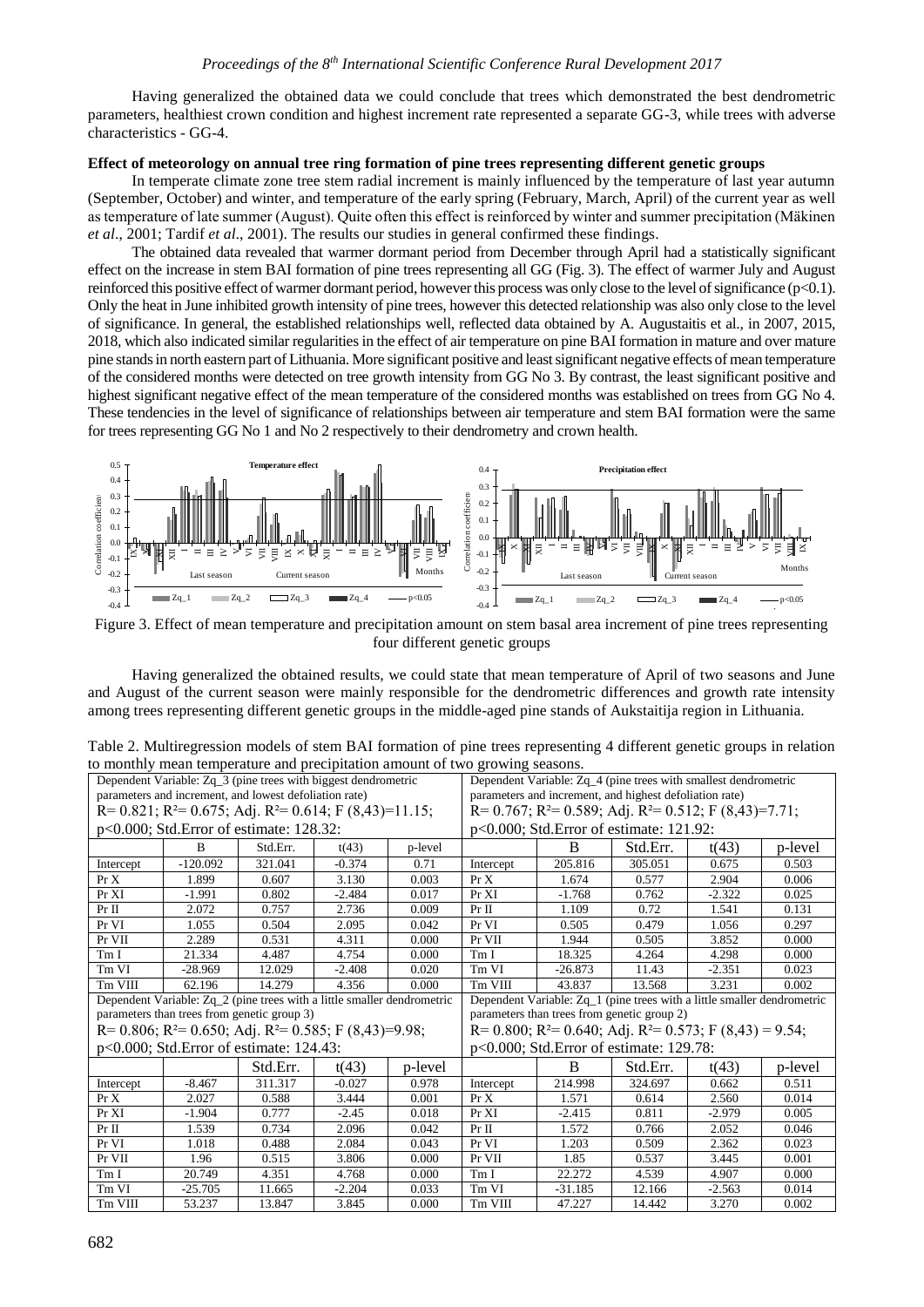# *Proceedings of the 8th International Scientific Conference Rural Development 2017*

The effect of precipitation amount on pine growth intensity was remarkably lower than that of temperature. Only in exceptional cases this relationship reached the level of statistical significance ( $p<0.05$ ). These obtained results also very well reflected the state of knowledge on pine growth peculiarities both in Lithuania (Augustaitis et al., 2015, 2018; Juknys et al., 2003, 2014) and Europe [\(Taeger](http://www.sciencedirect.com/science/article/pii/S0378112713004210) et al. 2013). Notwithstanding this, more abundant precipitation during dormant period, i.e. from December through February, and during vegetation, i.e. from May through August of two seasons, resulted in more intensive growth rate of pine trees representing all GGs.

More abundant precipitation had a negative effect only in September and November, what was also typical not only for pine stem BAI formation in north-eastern part of Lithuania (Augustaitis et al., 2015, 2018) but also for changes in pine crown condition (Augustaitis et al., 2007, 2010a, 2010b; Augustaitis, 2011). However, precipitation of none of the months of two seasons significantly explained the differences in stem BAI of trees representing different GGs. The effect of precipitation in February was very close to this level. Notwithstanding this, the findings indicating that precipitation amount from May through July resulted in higher BAI were in full agreement with the presented results by another scientist [\(Taeger](http://www.sciencedirect.com/science/article/pii/S0378112713004210) et al. 2013, Zang, 2012).

Meteorological multiple regression model was developed based on the monthly meteorological parameters, significance of which were higher or close to p<0.05. Key meteorological parameters which composed the models were as follows: precipitation amount in October, November, February, June and July, and mean temperature in January, June and August. These predict variables best explained the growth intensity of pine trees from the most productive and healthiest GG-3, i.e. explanation rate exceeded 67%. A little lower explanation rate demonstrated considered predict variables on the variation in BAI formation of trees from GG No 2 and GG No 1. Integrated effect of selected key meteorological factors explained up to 64-65 % variation in BAI formation respectively. Only 59% explanation rate was established when analyzing the effect of the considered meteorological parameters on stem BAI of the least productive and worst condition pine trees representing GG No 4.

#### **Effect of air pollutants and acid deposition on stem BAI of trees representing different genetic groups**

Air concentrations of the acidifying compounds and their deposition mainly resulted in variation of Scots pine crown defoliation while their effect of tree ring formation is lower (Paoletti et al., 2007, Sicard et al., 2016) especially when their concentrations and loads do not exceed critical values (Holmberg et al., 2013; Vuorenmaa et al., 2017). The significant effect of these pollutants was established only in forest with few folds higher pollution load, which was detected in Lithuania at different distance from the nitrogen fertilizers plant "Achema" (Juknys et al, 2003, 2014). The obtained data revealed that acidifying compounds had a negative effect on stem BAI residuals (RES), when the effect of meteorology was accounted for, especially if the trees represented the best GG No 3 (Fig. 4). The effect of acidifying compounds on tree BAI RES from the other GGs represented significantly different results. In most cases positive, but not significant relationships between the considered variables were established. Exceptional case was the detected negative effect of ammonium deposition and positive effect of nitrate deposition on tree BAI RES from all GGs. These tree reactions to environmental pollution could be considered as key findings that tree genome has a significant effect on sensitivity of pine trees to air pollution of acidifying compounds and their deposition.



Figure 4. Relationship between the considered pollutants and stem basal increment of pine trees representing different genetic groups

The developed multi regression models revealed that N deposition alone had a significant effect on variation in stem BAI RES and if ammonium deposition load had a negative effect then nitrate deposition had a positive effect on variation in tree BAI RES (Table 3).

The obtained regularities were common for all trees representing all GGs. Difference arouse only in explanation rate of variation in BAI RES. The considered pollutants explained the variation in BAI RES of the best condition pine trees representing  $GG - 3$  most significantly (more than 43%). The effect of pollutants on tree BAI RES from the GG 2 was less significant and made 33%, whereas the effect of acidifying compounds on pine tree BAI RES representing the worst  $GG - 1$  and  $GG 4$  was the least and made approximately 25–27% and was not significant (p>0.05). These results well agreed with state of knowledge in this field: the least adapted trees to environmental condition did not demonstrate significant reactions neither to favorable nor to unfavorable conditions. Following to this we could state that pines representing GG-4 were the least adapted to recent environmental condition and most probably they all will fall done with Figure 4. Relationship between the considered pollutants<br>
Figure 4. Relationship between the considered pollutants and stem basal inconcentration<br>
Figure 4. Relationship between the considered pollutants and stem basal inc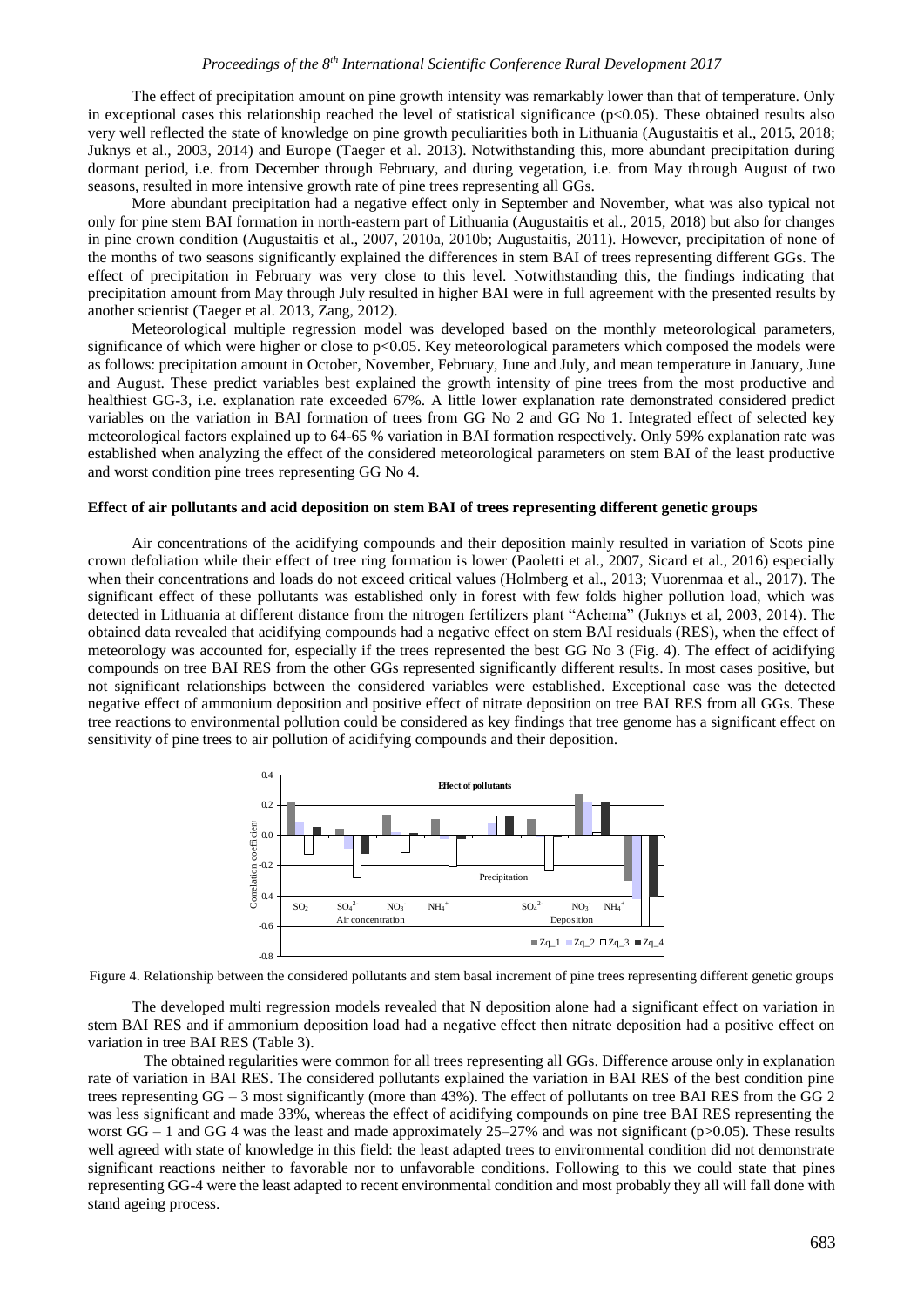| Regression Summary for Dependent Variable: Res. of GG-3<br>R= $0.655$ R <sup>2</sup> = $0.430$ F (2,17)=6.40 p<0.008 Std.Err.Estm: 102.3 |                                                                               |          |          |                                                         | <u>racio et mografio en est de poemon on vananon in etem est. recreate or pine avec representing enferted group,</u><br>Regression Summary for Dependent Variable: Res. of GG-4<br>R= $0.520$ R <sup>2</sup> = $0.270$ F $(2,17)$ =3.14 p < 0.068 Std. Err. Est. m: 98.55 |            |          |          |         |  |
|------------------------------------------------------------------------------------------------------------------------------------------|-------------------------------------------------------------------------------|----------|----------|---------------------------------------------------------|---------------------------------------------------------------------------------------------------------------------------------------------------------------------------------------------------------------------------------------------------------------------------|------------|----------|----------|---------|--|
|                                                                                                                                          |                                                                               | Std.Err. | t(17)    | p-level                                                 |                                                                                                                                                                                                                                                                           | B          | Std.Err. | t(17)    | p-level |  |
| Intercept                                                                                                                                | 29.35                                                                         | 171.213  | 0.171    | 0.866                                                   | Intercept                                                                                                                                                                                                                                                                 | $-210.433$ | 164.997  | $-1.275$ | 0.219   |  |
| Dep $NO3$                                                                                                                                | 1.241                                                                         | 0.91     | 1.363    | 0.191                                                   | Dep $NO3$                                                                                                                                                                                                                                                                 | 1.511      | 0.877    | 1.722    | 0.103   |  |
| Dep $NH_4$ <sup>+</sup>                                                                                                                  | $-0.906$                                                                      | 0.253    | $-3.577$ | 0.002                                                   | Dep $NH_4$ <sup>+</sup>                                                                                                                                                                                                                                                   | $-0.564$   | 0.244    | $-2.310$ | 0.034   |  |
|                                                                                                                                          | Regression Summary for Dependent Variable: Res. of GG-2                       |          |          | Regression Summary for Dependent Variable: Res. of GG-1 |                                                                                                                                                                                                                                                                           |            |          |          |         |  |
|                                                                                                                                          | R= $0.580$ R <sup>2</sup> = $0.336$ (2,17)=4.30 p<0.030 Std.Err.Estim.: 109.4 |          |          |                                                         | R= $0.500$ R <sup>2</sup> = $0.250$ F $(2,17)$ =2.84 p < 0.085 Std. Err. Estim.: 105.9                                                                                                                                                                                    |            |          |          |         |  |
|                                                                                                                                          |                                                                               | Std.Err. | t(17)    | p-level                                                 |                                                                                                                                                                                                                                                                           | В          | Std.Err. | t(17)    | p-level |  |
| Intercept                                                                                                                                | $-152.263$                                                                    | 183.22   | $-0.831$ | 0.417                                                   | Intercept                                                                                                                                                                                                                                                                 | $-290.099$ | 177.353  | $-1.636$ | 0.120   |  |
| Dep $NO3$                                                                                                                                | 1.936                                                                         | 0.974    | 1.988    | 0.063                                                   | Dep $NO3$                                                                                                                                                                                                                                                                 | 1.902      | 0.943    | 2.017    | 0.060   |  |
| Dep $NH_4$ <sup>+</sup>                                                                                                                  | $-0.736$                                                                      | 0.271    | $-2.716$ | 0.015                                                   | Dep $NH_4$ <sup>+</sup>                                                                                                                                                                                                                                                   | $-0.498$   | 0.262    | $-1.898$ | 0.075   |  |

Table 3**.** Integrated effect of N deposition on variation in stem BAI residuals of pine trees representing different genetic group.



Note: PV-1 – competition intensity; PV-2 – genoptype; PV-3 – meteorology; PV-4 – N deposition.

Figure 5. Significance of theefect of pollutants and meteorology on stem BAI formation of pine trees representing different genetic groups (left) and the integrated effect of the considered predict variables (PV) on pine BAI formation (right) in north eastern part of Lithuania

Having generalized the obtained results we can conclude that meteorological parameters were the main drivers of stem growth intensity of pine trees representing four different GGs (Fig. 5). Effect of air pollutants and their deposition resulted in the stem BAI RES of the trees with biggest dendrometric parameters and healthiest crowns (GG-3) most significant. It allowed concluding that tree genotype has the significant effect on tree sensitivity to meteorology and acid deposition, but this effect is lower than the effect of tree competition intensity.

# **CONCLUSION**

Competition index detected based on horizontal crown area and distance to nearest competitors tree best of all considered CI explained variation in tree stem diameter. After the elimination of trees, which probability to represent the GG was lower than 50% significant differences among trees height and crown defoliation of pine trees representing 4 different GG was detected. Mean value of competition intensity between trees representing these GGs was also statistically significant. Trees which demonstrated the biggest dendrometric parameters, healthiest crown condition and highest increment rate represented separate GG, while trees with adverse characteristics another one. Key meteorological parameters which resulted in pine tree ring formation were as follows: precipitation amount in October, November, February, June and July, and mean temperature in January, June and August. Significance of their integrated effect on pine growth was in relation to their dendrometry, crown condition and increment. Negative effect of ammonium deposition and positive effect of nitrate deposition on tree ring formation of trees representing GG could be presented as key findings that tree genome has significant effect on sensitivity of pine trees to air pollution acidifying compounds and their deposition. Notwithstanding this effect of tree genotype in lower contents resulted in formation of tree dendrometric parameters comparing with the effect of tree competition intensity.

### **Acknowledgement**

The study is based on the newest results obtained conducting national project supported by Lithuanian Council of Research "FOREstRESS" (SIT- 3/2015).

# **REFERENCES**

- 1. Augustaitis, A. 2011. Impact of Meteorological Parameters on Responses of Pine Crown Condition to Acid Deposition at Aukštaitija National Park. *Baltic Forestry,* Vol. 17, pp. 205–214.
- 2. Augustaitis, A., Augustaitienė, I., Činga, G., Mažeika, J., Deltuvas, R., Juknys, R., Vitas, A. 2007a. Did the Ambient Ozone Affect Stem Increment of Scots Pines (*Pinus sylvestris* L.) on Territories under Regional Pollution Load? Step III of Lithuanian Studies. *The Scientific World Journal,* Vol.7, pp. 58–66.<https://doi.org/10.1100/tsw.2007.55>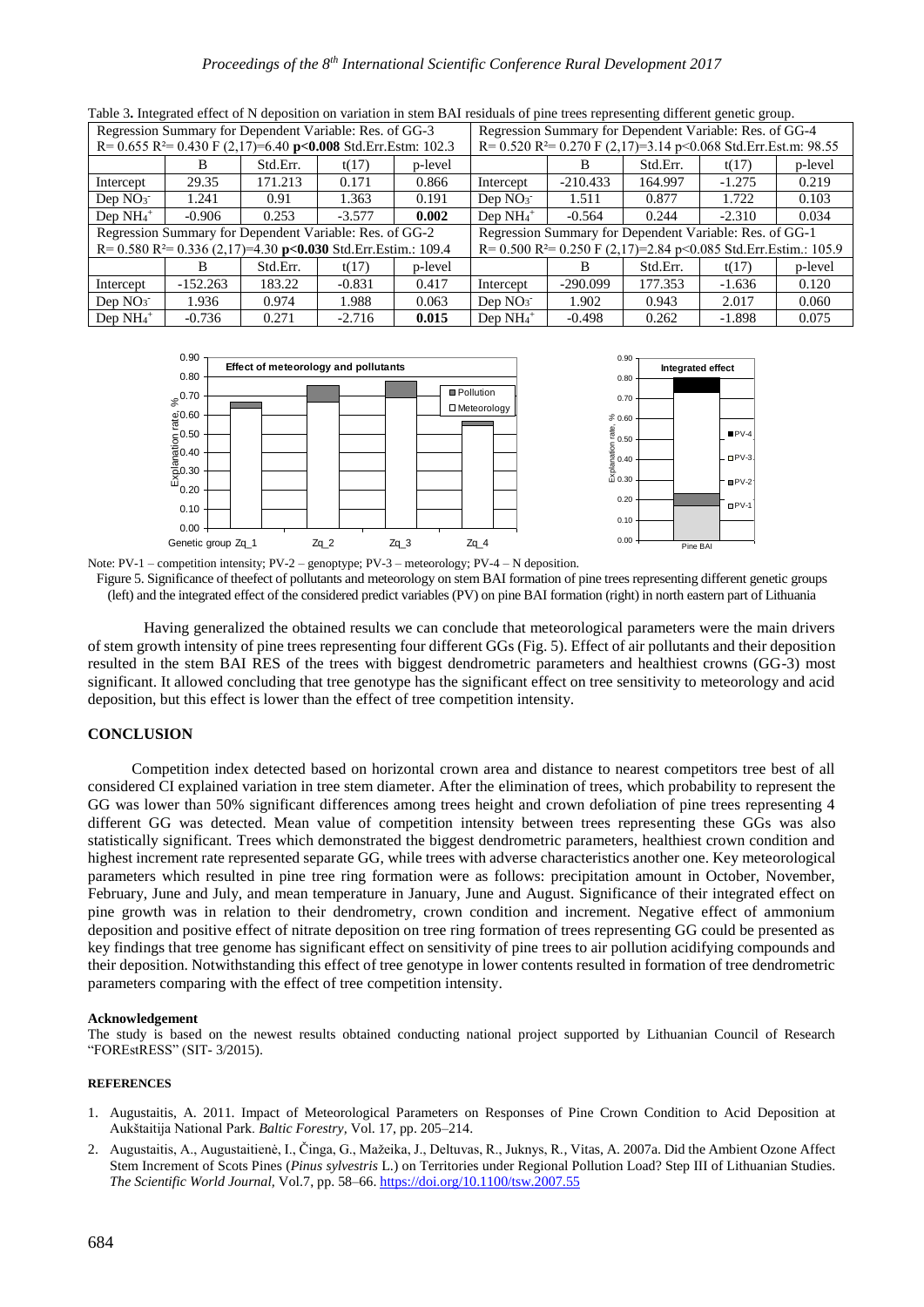- 3. Augustaitis, A., Augustaitienė, I., Deltuvas, R. 2007b. Scots Pine (*Pinus sylvestris* L.) Crown Defoliation in Relation to the Acid Deposition and Meteorology in Lithuania. *Water Air and Soil Pollution,* Vol. 182, pp. 335–348. [https://doi.org/10.1007/s11270-](https://doi.org/10.1007/s11270-007-9345-9) [007-9345-9](https://doi.org/10.1007/s11270-007-9345-9)
- 4. Augustaitis, A., Augustaitienė, I., Kliučius, A., Pivoras, G., Šopauskienė, D., Girgždienė, R. 2010a. The seasonal variability of air pollution effects on pine conditions under changing climates. *European Journal of Forest Research,* Vol. 129, pp. 431–441. <https://doi.org/10.1007/s10342-009-0319-x>
- 5. Augustaitis, A., Šopauskienė, D., Baužienė, I., 2010b. Direct and Indirect Effects of Regional Air Pollution on Tree Crown Defoliation. *Baltic Forestry,* Vol. 16, pp. 23–34.
- 6. Augustaitis, A., Augustaitienė, I., Mozgeris, G., Juknys, R., Vitas, A., Jasinevičienė, D. 2015. Growth patterns of Scots pine (*Pinus sylvestris* L.) under the current regional pollution load in Lithuania. *iForest,* Vol. 8, pp. 509–516.
- 7. Augustaitis, A., Augustaitienė, I., Baugarten, M., Bičenkienė, S., Girgždienė, R., Kulbokas, G., Linkevičius, E., Marozas, V., Mikalajūnas, M., Mordas, G., Mozgeris, G., Petrauskas, E., Pivoras, A., Šidlauskas, G., Ulevičius, V., Vitas, A., Matyssek, R. 2018. Tree-ring formation as an indicator of forest capacity to adapt to the main threats of environmental changes in Lithuania. *Science of the Total Environment,* Vol. 615, pp. 1247–1261. <https://doi.org/10.1016/j.scitotenv.2017.09.169>
- 8. Augustaitis, A., Bytnerowicz, A. 2008. Contribution of ambient ozone to Scots pine defoliation and reduced growth in the Central European forests: A Lithuanian case study. *Environmental Pollution, Vol.* 155, pp. 436–445. <https://doi.org/10.1016/j.envpol.2008.01.042>
- 9. Baillie,,L., Pilcher, J.R. 1973. A simple cross-dating program for tree-ring research. *Tree-Ring Bulletin,* Vol.33, pp. 7–14.
- 10. Biging, GS., Dobbertin, M. 1992. A comparison of distance-dependent competition measures for height and basal area growth of individual conifer trees. *Forest Science,* Vol. 38, pp. 695–720.
- 11. Danusevicius, D., Kerpauskaite, V., Kavaliauskas, D., Fussi, B., Konnert, M., Baliuckas, V. 2016. The effect of tending and commercial thinning on the genetic diversity of Scots pine stands. *European Journal of Forest Research,* Vol. 135, pp. 1159–1174. <https://doi.org/10.1007/s10342-016-1002-7>
- 12. Fabian P., Menzel A. 1999 Growing season extended in Europe. *Nature,* Vol. 397, pp. 659.<https://doi.org/10.1038/17709>
- 13. Hegyi, F. 1974. *A simulation model for managing jack-pine stands*. In: FRIES, J., Hrsg., Growth models for tree and stand simulation. Res. Notes. Vol. 30, Royal College of Forestry, Stockholm, Sweden, pp. 74–90.
- 14. Holmberg, M., Vuorenmaaa, J., Poschb, M., Forsius, M., Lundin, L., Kleemola, S., Augustaitis, A., Beudert, B.; Wit, H.A. de; Dirnböck, T., Evansh, D., Frey, J., Grandin, U., Indriksone, I., Krám, P., Pompei, E., Schulte-Bisping, H., Srybny, A., Váňa, M. 2013. Relationship between critical load exceedances and empirical impact indicators at Integrated Monitoring sites across Europe. *Ecological Indicators.* Vol. 24, pp. 256–265[. https://doi.org/10.1016/j.ecolind.2012.06.013](https://doi.org/10.1016/j.ecolind.2012.06.013)
- 15. Holmes E., Lewis A., Banks E., Veit R. 1994. Partial Differential Equations in Ecology: Spatial Interactions and Population Dynamics. *Ecology,* Vol. 75, pp. 17–29. <https://doi.org/10.2307/1939378>
- 16. Juknys, R., Vensloviene, J., Stravinskiene, V., Augustaitis, A., Bartkevicius, E. 2003. Scots pine (*Pinus sylvestris* L.) growth and condition in a polluted environment: From decline to recovery. *Environmental Pollution,* Vol. 125, pp. 205–212. [https://doi.org/10.1016/S0269-7491\(03\)00070-8](https://doi.org/10.1016/S0269-7491(03)00070-8)
- 17. Juknys, R., Augustaitis, A., Venclovienė, J., Kliučius, A., Adomas, V., Bartkevičius, E., Jurkonis, N. 2014. Dynamic response of tree growth to changing environmental pollution. *European Journal or Forest research,* Vol. 133, pp. 713–724. <https://doi.org/10.1007/s10342-013-0712-3>
- 18. Kairiukstis, L., Grigaliunas, J., Skuodiene, L., Stravinskiene, V. 1987. *Physiological and dendrochronological indications of forest decline and their application for monitoring*, *in: Kairiukstis*, L., Nilsson, S., Straszak, A. (eds), Forest decline and reproduction: regional and global consequences. IIASA, Luxenburg, pp. 151–169.
- 19. Linkevičius, E., Kuliešis, A., Röhle, H., Schröder, J. 2011. The new forest growth modelling approach in Lithuania: single tree level models. *Fifth International scientific conference* "Rural development in global changes 2011", Vol. 5, pp. 74–81.
- 20. Linkevičius, E., Kuliešis, A., Röhle, H., Schröder, J., Aleinikovas, M. 2014. The impact of competition for growing space on diameter, basal area and height growth of pine trees. *Baltic Forestry,* Vol. 20(2), pp. 300–313.
- 21. Lithuanian forest inventory. 2017. Lietuvos miškų valstybinė apskaita. (2017 January 01) Retrieved from <http://www.amvmt.lt/Images/veikla/stat/Apskaita/2017.01.01/IVADAS.doc> [In Lithuanian]
- 22. Mäkinen, H., Nojd, P., Mielikinen K., 2001. Climatic signal in annual growth variation in damaged and healthy stands of Norway spruce [*Picea abies* (L.) Karst.] in southern Finland. *Trees*, Vol. 15, pp. 177–185. <https://doi.org/10.1007/s004680100089>
- 23. Ozolincius, R., Stakenas, V. 2001. Influence of Sulphur Deposition and Drought Stress on Forest Condition in Lithuania. *Baltic Forestry* 7, pp. 18–23.
- 24. Ozolincius, R., Stakenas, V., Serafinaviciute, B. 2005. Meteorological factors and air pollution in Lithuanian forests: Possible effects on tree condition. *Environmental Pollution,* Vol. 137, pp. 587–595. <https://doi.org/10.1016/j.envpol.2005.01.044>
- 25. Paoletti, E., Bytnerowicz, A., Andersen, H.-E., Augustaitis, A., Ferretti, M., Grulke, N., Günthardt-Goergb, M.S., Innes, J., Johnson, D., Karnosky, D., Luangjame, J., Matyssek, R., McNulty, S., Muller - Starck, G., Musselman, R., Percy, K. 2007. Impacts of Air Pollution and Climate Change on Forest Ecosystems — Emerging Research Needs. *The Scientific World Journal,* Vol. 7, pp. 1–8[. https://doi.org/10.1100/tsw.2007.52](https://doi.org/10.1100/tsw.2007.52)
- 26. Kim, D., Yu, T., Shin, S., Yi, H., Yoon, M., Kim, J., Sung, G., Jung, G. 2012. A Study on the Plants for Phenology of the Mt. Palgongsan Pretzsch, H. 2009. Forest Dynamics, Growth, and Yield. In: Forest Dynamics, Growth and Yield. Springer, Berlin, Heidelberg.
- 27. Pretzsch, H. 1995. Zum Einfluß des Baumverteilungsmusters auf den Bestandeszuwachs. *Allgemeine Forstund Jagdzeitung,* Vol. 166, pp. 190–201.